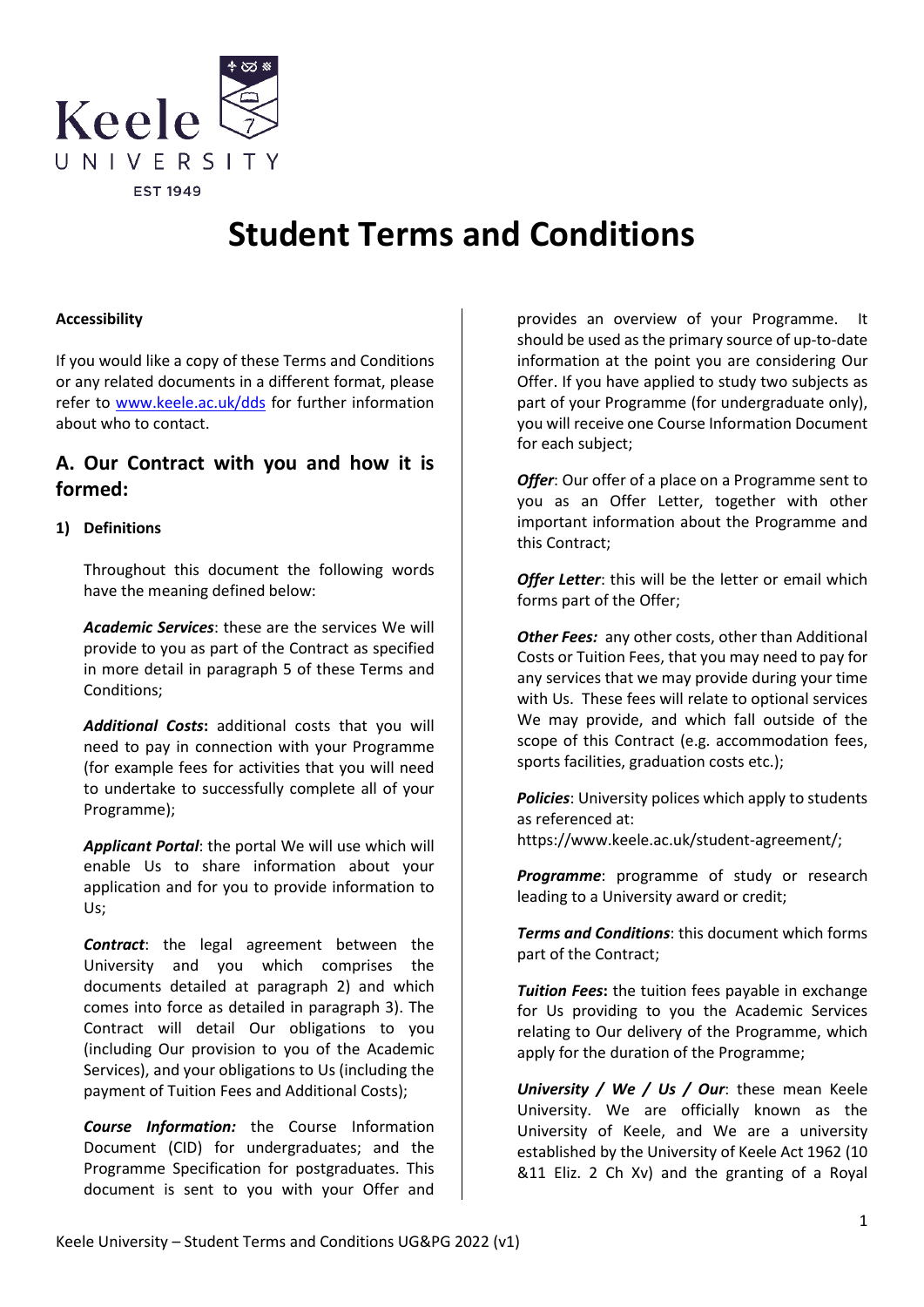Charter in 1962, and based at Keele, Staffordshire, ST5 5BG in the United Kingdom; and

*University Regulations***:** these document the University framework and rules for learning, teaching, research, assessment and other areas of the student experience including conduct and discipline, professional suitability and fitness to study. There are:

- general regulations, available here: https://www.keele.ac.uk/student-agreement/ (along with guidance about how to find your way around these documents); and
- Programme specific regulations which will be referred to in the Course Information Document if any are relevant to your Programme.

# <span id="page-1-0"></span>**2) What makes up the Contract?**

- a) The following documents will form the Contract:
	- the Offer Letter
	- these Terms and Conditions
	- the Course Information Document
	- University Regulations (for practical purposes these documents would not normally be sent to you in hard copy but are readily available online at the links given in this document and where relevant, in the Course Information Document)
	- Policies
	- the Intellectual Property Management Code of Practice

(together the "Contract")

- b) The Contract will detail:
	- how we provide the Academic Services to you (including Our obligations to you);
	- details about the Tuition Fees;
	- details of any Additional Costs;
	- the duration of the Contract and how this Contract may be ended by You or by Us;
	- details of any conditions that will apply to you; and
	- other important information about your time studying with Us on the Programme.
- c) The Contract becomes binding on you and Us from the time you accept the Offer (as detailed in paragraph [3\)](#page-1-1) below and continues to apply for as long as you remain registered on your

Programme, unless terminated earlier as described in Section E below.

# <span id="page-1-1"></span>**3) What is the process of offering a place, accepting the Offer and entering the Contract?**

- a) We will send out the Contract documents detailed in paragraph [2\)](#page-1-0) by email (or exceptionally by post, or as otherwise stated in paragraph 2(a)) to you when We make an Offer of a place to you.
- b) You are advised to thoroughly read and check through the Contract documents sent to you. If you have any queries you should contact Us as detailed in the Offer Letter.
- c) Our Offer may contain specific conditions and/or requirements for admission onto and/or your continued registration on the Programme, and will either be a "conditional" or an "unconditional" offer. You must provide us with satisfactory evidence of your qualifications, and compliance with any additional conditions, when asked to do so by Us. If you fail to meet or fail to continue meeting any of these conditions, or if you fail to give Us reasonable evidence that you have met these conditions, We may end the Contract as set out in Section E.
- d) It is your responsibility to make sure that all of the information you give Us is true, accurate and complete and is not misleading, and that the same remains true, accurate and complete and not misleading, for the duration of the Programme. We have rights to end the Contract with you as described in Section E if you fail to comply with this requirement.
- e) You should check that you are happy with the contents of the Offer and all the terms identified in the Contract documents before accepting it. If you think there is a mistake in your Offer please notify Us immediately and ask Us to agree changes in writing.
- f) If you have applied to the University through UCAS then the Contract will come into force when you accept the Offer via UCAS by the deadline that UCAS stipulates.
- g) For direct postgraduate applicants then the Contract will come into force once you accept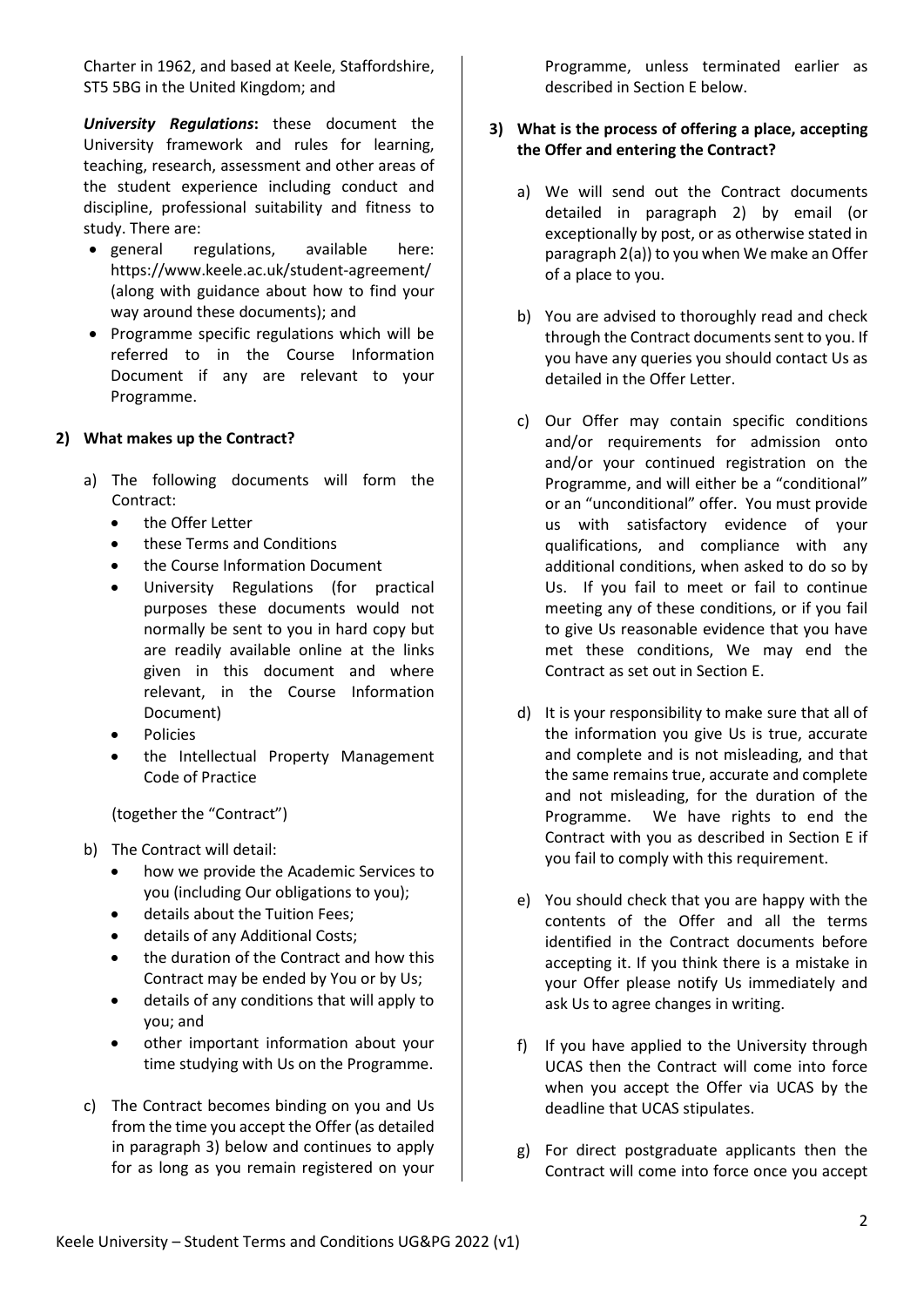via your Applicant Portal to admissions as detailed in your Offer Letter.

- h) In all cases, if you wish to accept the Offer, then you must do so within the time period specified in the Offer Letter or by UCAS as applicable. If you do not accept within this time period then the Offer may be withdrawn by Us. For non-UCAS applicants, We will confirm receipt of your acceptance.
- i) Once you have accepted the Offer then you have a right to cancel the Contract as detailed in Section E.

# **4) Your obligations**

As part of the Contract between us, You agree to:

- a) comply with any conditions that are set out in your Offer, and you must comply with the requirements set out in Paragraphs 3(c) and 3(d) above.
- b) take responsibility for reading and complying with University Regulations and Policies. If you are in doubt about the obligations contained in these and how they relate to you and your studies, you should seek prompt advice from either relevant University staff or the ASK (Advice and Support at Keele) service in Keele Students' Union (see https://keelesu.com/advice/ for details);
- c) take responsibility for your own learning, engage in learning and teaching activities specified by your academic schools; submit or complete all assessments by the specified deadlines; and attend all University examinations unless otherwise agreed with Us because of exceptional circumstances;
- d) pay the Tuition Fees, Additional Costs, Other Fees and any fines by the deadlines stipulated;
- e) purchase such equipment and books as needed for study and undertake travel or other requirements where you have been informed they will be necessary. The costs associated with the purchasing of equipment and books will be deemed to be Other Costs for the purposes of these Terms and Conditions. You will be responsible for paying for and sourcing these items unless otherwise stated in the Course Information;
- f) be required to enrol at the start of your Programme to register with the University and

then re-register in each subsequent academic year of your Programme if applicable;

- g) inform your academic school in the case of a Leave of Absence (Regulation B.4) or Exceptional Circumstances (Regulation B.3);
- h) comply with obligations relating to intellectual property and confidential information.

Intellectual property is anything unique that you physically create and you may develop intellectual property as a result of work undertaken during your Programme and/or through the use of University resources. You agree:

- to be bound by the terms of our Intellectual Property Management Code of Practice (see [www.keele.ac.uk/policyzone/data/intellectual](http://www.keele.ac.uk/policyzone/data/intellectualpropertymanagementcodeofpractice) [propertymanagementcodeofpractice](http://www.keele.ac.uk/policyzone/data/intellectualpropertymanagementcodeofpractice) for a copy of this policy);
- that all intellectual property rights in course material provided to you by Us as part of your Programme are owned by Us, or licensed to Us, and you agree to only use such material for your own study purposes in connection with your Programme.

If you are aware that information you receive is confidential or it could be reasonably understood to be confidential, you must not disclose this information to a third party.

- i) Comply with any Fitness to Practise and Professional Standards:
	- You must comply with the requirements (including legal and professional requirements) of your Programme, including the disclosure of any spent and unspent criminal convictions and cautions, which may affect your registration status. If this is a requirement of your Programme, compliance with these requirements will be a condition of you remaining on the Programme. Full details of criminal convictions/cautions disclosure are set out in the Disclosure & Barring Service Policy and Procedure.
	- The University has a duty to ensure that any Students registered on a Programme which (i) requires you to undertake practical training in a professional role in relation to patients, pupils, clients or service-users; (ii) where the end qualification provides a direct practising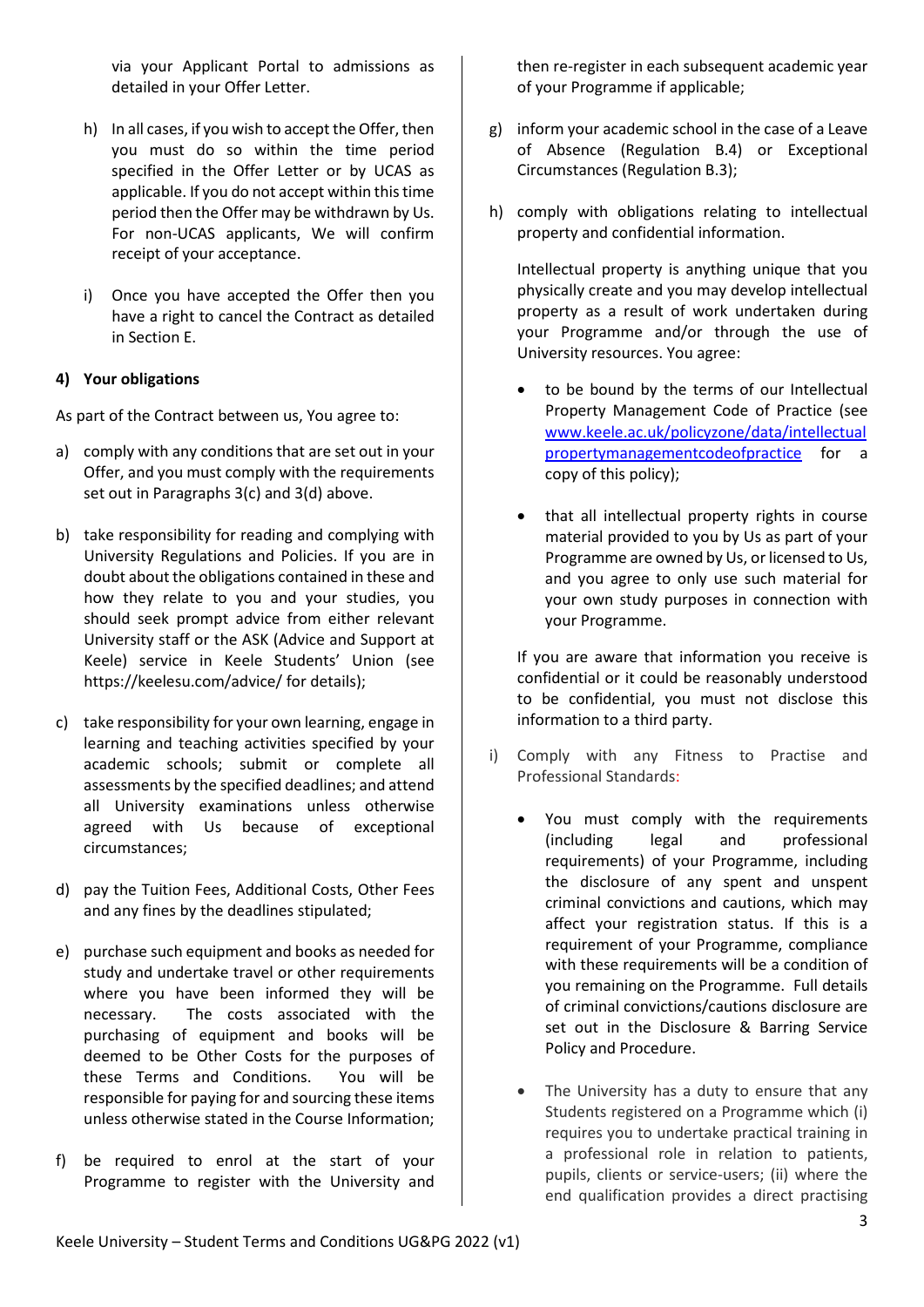licence; and/or (iii) the end qualification is a requirement for a licence to practise, meet the required professional standards. If you are studying on one of these Programmes, you will be subject to Regulation B.5 of the University Regulations.

- If you fail to meet the obligations set out in this paragraph 4 i), We have the right to end this Contract in accordance with Section E.
- j) Comply with any applicable Immigration Requirements:

We have legal obligations to comply with the requirements of UK Home Office Visas and Immigration (UKVI). Students who need a visa to study in the UK must ensure that their visa status is up-to-date and permits study to allow the University to meet its obligations to the UKVI. As part of this, we are required to report certain events or activities to the UKVI, including extensions, withdrawals to or termination from a Programme along with non-engagement in a Programme. Full details about what you are required to do will be set out in Our Offer. If you fail to meet these obligations, We have the right to end this Contract in accordance with Section E.

k) Comply with any requirements related to English as a foreign language:

All non-native English speaking students are required to undertake a diagnostic English language assessment either on arrival at the University or online following enrolment, to determine whether English language support may help you succeed with your studies. An English language module may be compulsory for some students during their first year at the University. If you do not meet the minimum requirements as set out in the Offer by the end of your first year with Us, We have the right to end this Contract in accordance with Section E.

# **Disability Support**

If you have a disability or a long term health condition (including physical or mental health conditions), we encourage you to tell us as soon as possible, by contacting Disability and Dyslexia Support (DDS) at www.keele.ac.uk/dds to enable us to discuss support arrangements with you and, if necessary, to put in place any reasonable adjustments.

#### **Disabled Student Allowance**

The Disabled Student Allowance (DSA) is a government-led initiative accessed by completing an application form. If applicable, you should apply and monitor your DSA to make sure it is in place for your studies. DDS can assist with queries in the relation to the remit of the DSA, however, it is your responsibility to apply and provide appropriate medical evidence.

#### **If you are experiencing difficulties:**

You are responsible for maintaining your own health and wellbeing and taking necessary action if you are experiencing difficulties. This might include:

- seeking assistance from the University Support services (which includes Counselling and mental health support; Student Experience and Support; Residence Support; Wellbeing; Study Support; Sexual Violence; Disability and Dyslexia Support; and Bullying and Harassment) (see [www.keele.ac.uk/studentservices\)](http://www.keele.ac.uk/studentservices); and/or
- seeking alterations to your study arrangements (in accordance with the paragraph below).

#### **Changes in circumstances:**

If your circumstances change and they affect your ability to complete part of your Programme and/or an assessment, you can submit a claim for **exceptional circumstances**. These are circumstances beyond your control which you could not reasonably have foreseen and acted upon and either (i) will prevent you from completing an assessment at or by a specified time or (ii) will have a significant negative effect on your performance in that assessment. If We accept your claim, this may lead to adjustments in deadlines and examination dates. Further details of the procedure to follow are found under Regulation B.3 of the University Regulations.

In serious cases, you may also be able to request a break in studies (called a **leave of absence**). This is a temporary suspension of your studies for up to 12 months' duration and more details are set out in Regulation B.4 of the University Regulations. You are required to talk to your School in the first instance about such matters. We may consider a request to defer your place with Us by one academic year or for you to take a leave of absence for part or all of an academic year. We are not under an obligation to accept any request for a leave of absence, and this is at Our absolute discretion. You should be aware that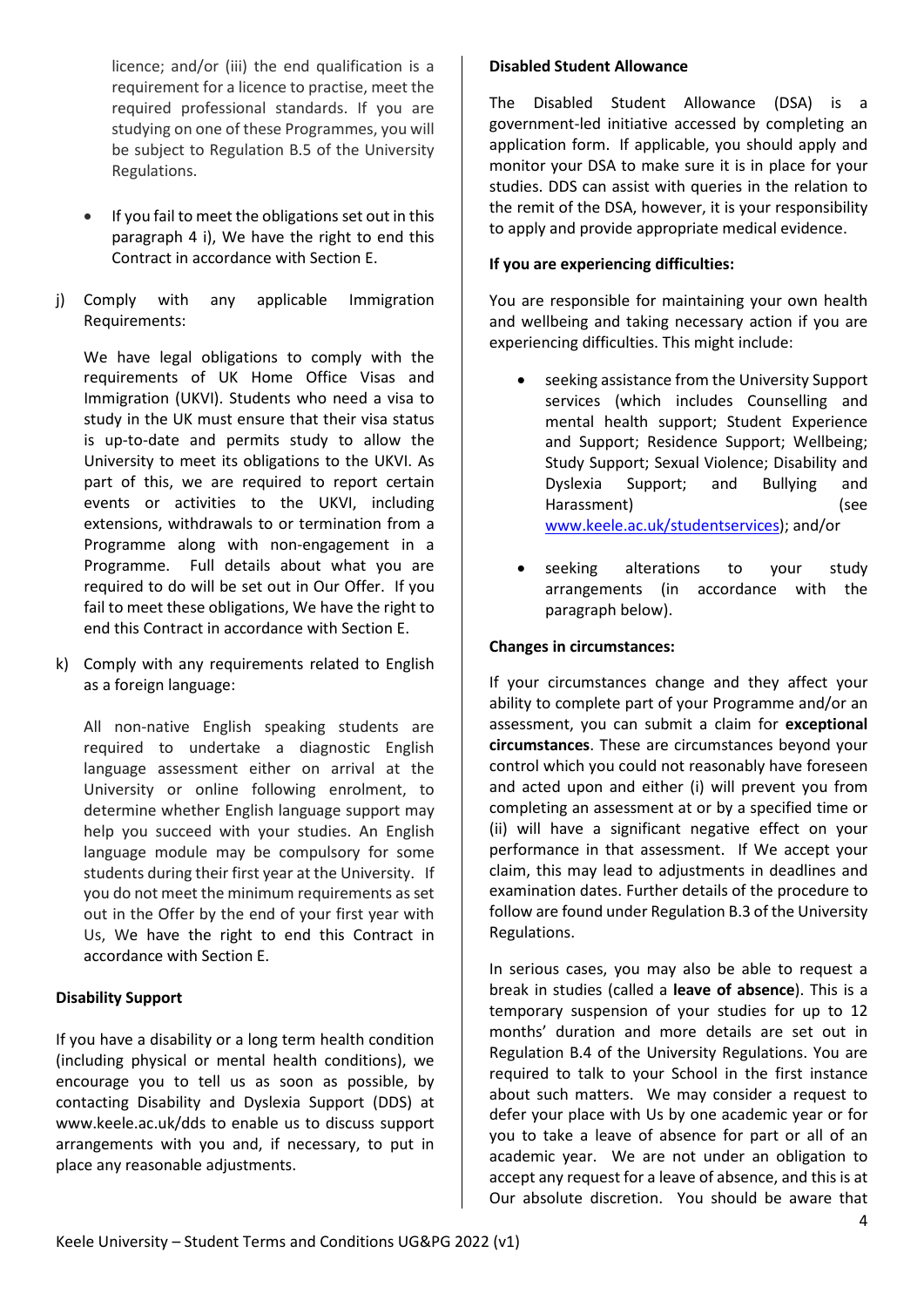there may be changes to the Programme and/or these Terms and Conditions and/or the University Regulations during the intervening period and, therefore, you may be required to join an alternative programme of study and asked to review the revised Course Information and/or a revised set of Terms and Conditions prior to taking up your deferred place or returning to your studies. If there are any changes to the Contract, please refer to Section B for how these could affect you.

#### **Complaints and appeals:**

We provide opportunities for students to raise concerns with their School(s) and/or University support services and, in serious cases, students are able to submit a formal complaint. You are expected to raise any concerns about your experience as a student and/or as a campus resident at the point you are experiencing difficulties. Details of Our complaints process can be found at Regulation B.7 of the University Regulations.

We will provide you with opportunities to appeal the decision of University bodies, including decisions relating to your degree by the examination board. Please refer to:

https://www.keele.ac.uk/students/academiclife/appe als-complaints-conduct/for more information about how We do this.

If you are unhappy with the outcome of your complaint and We have provided you with a "Completion of Procedures" letter, you may be able to refer it to the Office of the Independent Adjudicator (**OIA**). Full details of how the OIA works can be found here: www.oiahe.org.uk.

#### **5) Our obligations to provide the Academic Services**

As part of the Contract, We agree to:

- a) deliver the Programme as detailed in the applicable Course Information;
- b) while on campus provide library, and computing facilities that are suitable for students' needs and available as advertised;
- c) provide online resources appropriate for your course that are accessible and suitable to students' needs and available as advertised;
- d) provide an exceptional circumstances process that will ensure that as a student if you are

affected by circumstances beyond your control which may affect your ability to submit work or attend an examination, you can submit evidence of such occurrences for fair and equal consideration;

- e) provide an appeals procedure for academic, fitness to practise, fitness to study and disciplinary decisions; and
- f) provide reasonable support and pastoral care services through the University Support services (see [www.keele.ac.uk/studentservices\)](http://www.keele.ac.uk/students/studentservices/).

# **6) Specific or unusual obligations**

Your obligations are contained within these Terms and Conditions or within the documents referred to in these Terms and Conditions (e.g. University Regulations). We encourage you to make yourself aware of all the obligations but would specifically draw your attention to the following:

- a) you are considered a student of the University as soon as you have been formally enrolled on your Programme. Therefore breaches of the University's Disciplinary Regulation B.1 [\(www.keele.ac.uk/regulations/regulationb1\)](http://www.keele.ac.uk/regulations/regulationb1/) may in exceptional circumstances lead the University to undertake a disciplinary investigation which may result in your case being presented to a Risk Assessment Panel which can impose restrictions on you in relation to your future studies and access to campus and its facilities.
- b) termination of studies by the University: Section E and the University Regulations detail circumstances where the University may terminate your studies. The full list of University Regulations can be found at http://www.keele.ac.uk/student-agreement/ along with a list of the specific regulations, in particular Regulation B.8, which refer to termination of studies by the University; and
- c) disclosure of criminal convictions: We require applicants and students to declare relevant unspent criminal convictions after an Offer has been made to You. In accordance with the 'Procedure for the consideration of all applications from applicants declaring a criminal conviction' we may in exceptional circumstances withdraw the Offer made to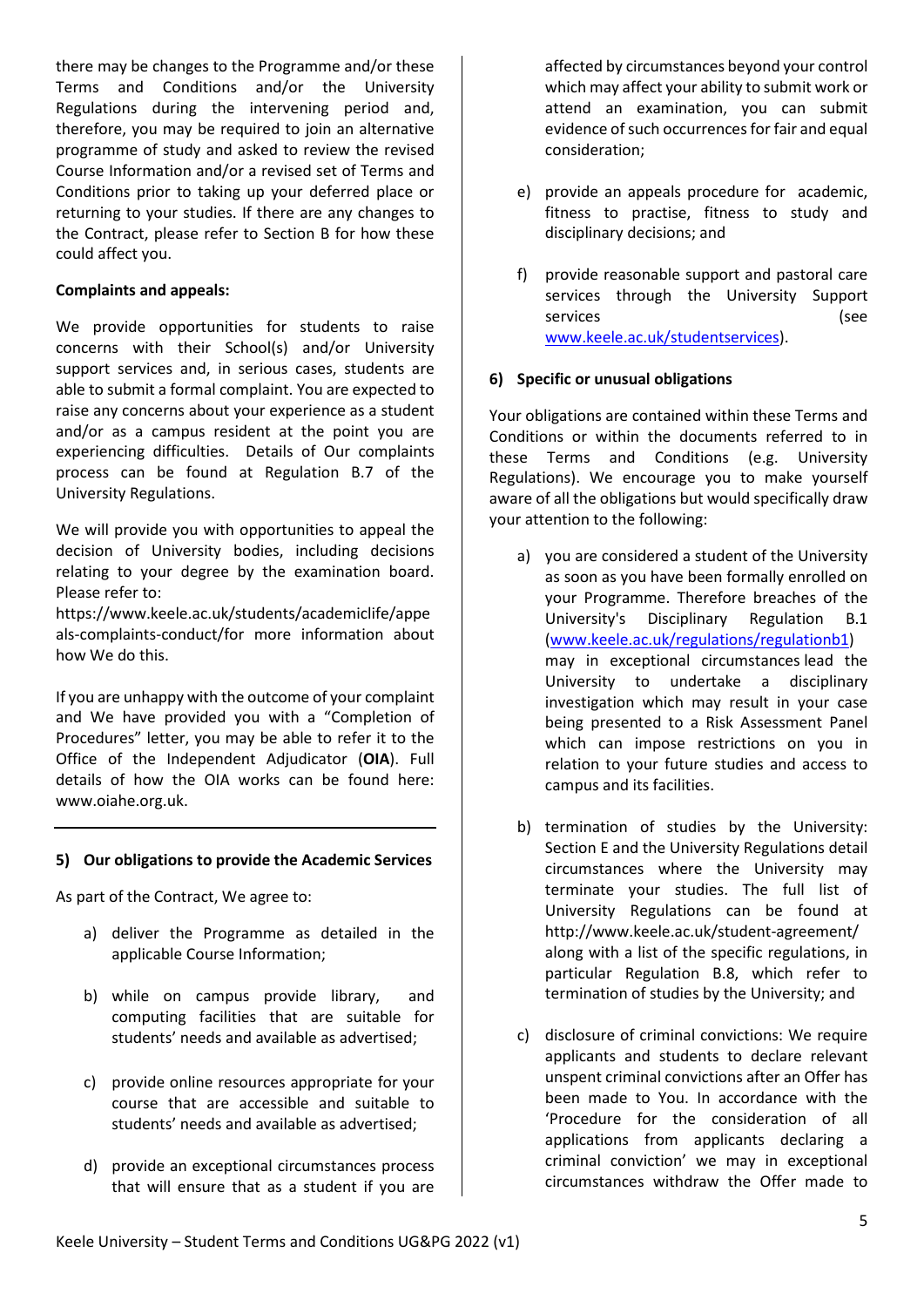You, or impose such conditions as deemed necessary to reduce or manage any risk either to You or other members of or visitors to, the University. For further information see [www.keele.ac.uk/study/undergraduate/apply](http://www.keele.ac.uk/study/undergraduate/apply/admissionscriteriaandpolicies/#criminal-conviction-declarations) [/admissionscriteriaandpolicies/#criminal](http://www.keele.ac.uk/study/undergraduate/apply/admissionscriteriaandpolicies/#criminal-conviction-declarations)[conviction-declarations](http://www.keele.ac.uk/study/undergraduate/apply/admissionscriteriaandpolicies/#criminal-conviction-declarations) or the Criminal Convictions Declaration Procedure in the Policy **Districts Zone:** https://www.keele.ac.uk/policyzone/data/cri minalconvictionsdeclarationprocedure/.

# **B. How the Contract may change, and how changes could affect you:**

# **(a) Changes to the Academic Services:**

Your Programme will be delivered based on the information contained in the Course Information Document.

The University will use all reasonable efforts to deliver the Programme in accordance with the Course Information. However, you should note that the University undertakes a continuous review of its teaching and research provision to ensure Programmes are of a high quality. We always seek to balance flexibility within Our programmes with the effective management of Our resources across a diverse range of programmes. As a result of this ongoing review, where necessary and reasonable, We may need to make changes to the Course Information and so to your Programme or to other Academic Services from time to time.

The changes may be to:

- the content and syllabus of the Programme;
- the start date of the Programme, including by deferring it to another academic year;
- the availability, duration, location and content of placements and other workbased learning opportunities;
- the method, location, timetable and amount of teaching, lectures, seminars, supervisions and any other forms of instruction;
- the method and content of assessments and examinations;
- ancillary services and facilities by delivering them in a different way, from a different location or online or by

replacing them with alternative but equivalent services and facilities;

• your start date at the University.

Where a change involves a change to the Course Information, We will refer to these as Major Modifications. Major Modifications may include:

- change of Programme or Award title (even if the content remains the same);
- core (compulsory) module(s) removed or added;
- core (compulsory) module title changes;
- changes to Programme assessment method listed in the Course Information;
- compulsory placement introduced or withdrawn;
- removal or addition of an additional year (e.g. placement year)
- changes to credit requirements
- new compulsory field trip introduced;
- changes to additional costs that are within School or University control; and
- changes to specific course regulations.

(Note this list is not exhaustive)

Where changes are made that do not require a change to the Course Information, We refer to these as Minor Modifications. Minor Modifications may include the introduction of a non-compulsory placement, or changes to individual assessments for example.

Examples of where it may be deemed necessary to make Major and Minor Modifications include but are not limited to:

- where it is necessary to reflect changes in the currency of knowledge in an area or practices around a subject or its delivery;
- as a result of decisions taken by external accrediting bodies or placement providers;
- where it is necessary to comply with a change in the law or government policy or guidance or to comply with any changes required or recommended by our regulators or by a professional, statutory or regulatory body;
- to improve the provision of Our services;
- to incorporate good practice;
- as a result of student feedback or performance;
- as a result of external examiner feedback;
- the departure, absence or unavailability of a key member of staff;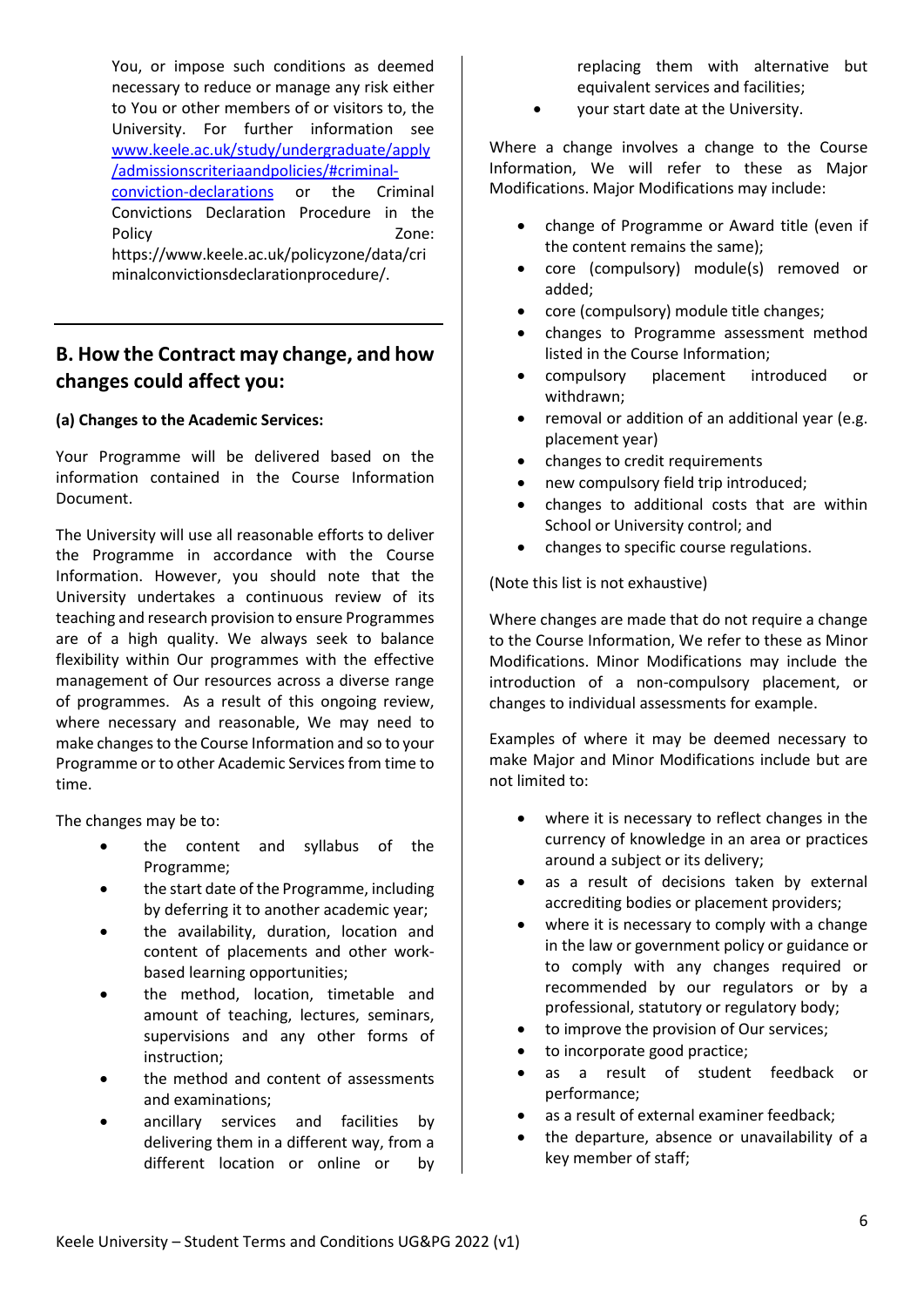- to accommodate and react to refurbishment and development work taking place at Our campus facilities;
- following events beyond the University's control, as described in **Section E;** and
- you should also note that choice of subjects may be limited by considerations of timetable, staffing or available places.

If We make Major Modifications in accordance with this section B, We will aim to keep the changes to the minimum necessary and will notify you of the change as soon as possible and, if you have any questions, work with you to understand the effect on your position.

We will take reasonable steps to minimise the impact of any Major Modification by providing reasonable and proportionate support which could include helping you find an alternative Programme or institution or by offering you the chance to withdraw from the Programme. Should you withdraw from your studies during the course of an academic year, then you may be eligible for a refund of Tuition Fees in accordance with the arrangements described in **Section D** below.

If we need to make Minor Modifications, we will look to give you as much notice as possible, but we would not expect these changes to impact significantly on your Programme.

# **(b) Changes to University Regulations and Policies:**

The University Regulations and Policies are living documents and are updated from time to time to reflect academic and sector good practice. We will notify you of any changes to University Regulations and Policies, at least on an annual basis, before you reregister for the next academic year.

We may need to make more significant changes to our University Regulations which affect how your degree is awarded, such as changes to the academic thresholds that determine whether students have successfully completed each year of the Programme or the way that degree classification is calculated. If We need to make these types of changes, we will either:

- (i) only apply these to new entrants onto degree programmes and those students required to repeat a level of study, (either owing to failure at that level of study or following an approved period of leave); or
- (ii) apply these to existing students as well as new students, where required by law or if considered of benefit to existing students. In

these cases we will consult with existing students before making any significant change.

In the case of i) above, if in these circumstances you are deciding whether to repeat a level of study, We will advise you of the revised University Regulations to help inform your decision-making.

# **(c) Other types of changes**

Please refer to **Section D** for information about changes to Tuition Fees and Additional Costs.

We may make changes to these Terms and Conditions, or to any other document referred to within them, at any time if in the following circumstances:

- it is necessary to comply with a change in the law or government policy or guidance or to comply with any changes required by our regulators or by a professional, statutory or regulatory body;
- to improve the provision of our Academic Services;
- to incorporate good practice; or
- to reflect changes in University processes.

Revised terms will normally be brought into effect from the following academic year, unless it is necessary or in the interests of the majority of students to do so earlier. The University will notify students as early as reasonably practicable of the changes and will assist students as much as is reasonably possible to reduce the impact of any Major Modification changes made.

# **C. University Life**

# **Your accommodation:**

If you have secured a place in University accommodation, this is subject to your continued registration with the University, and your rights to occupy University accommodation will end if this Contract ends. The specific terms and conditions regarding the provision of accommodation, the payment of accommodation fees and the responsibilities of both parties are detailed in a separate contract.

# **Our campus:**

We continuously invest in the quality of our campus facilities. Improvement works may be ongoing on campus during your time at the University.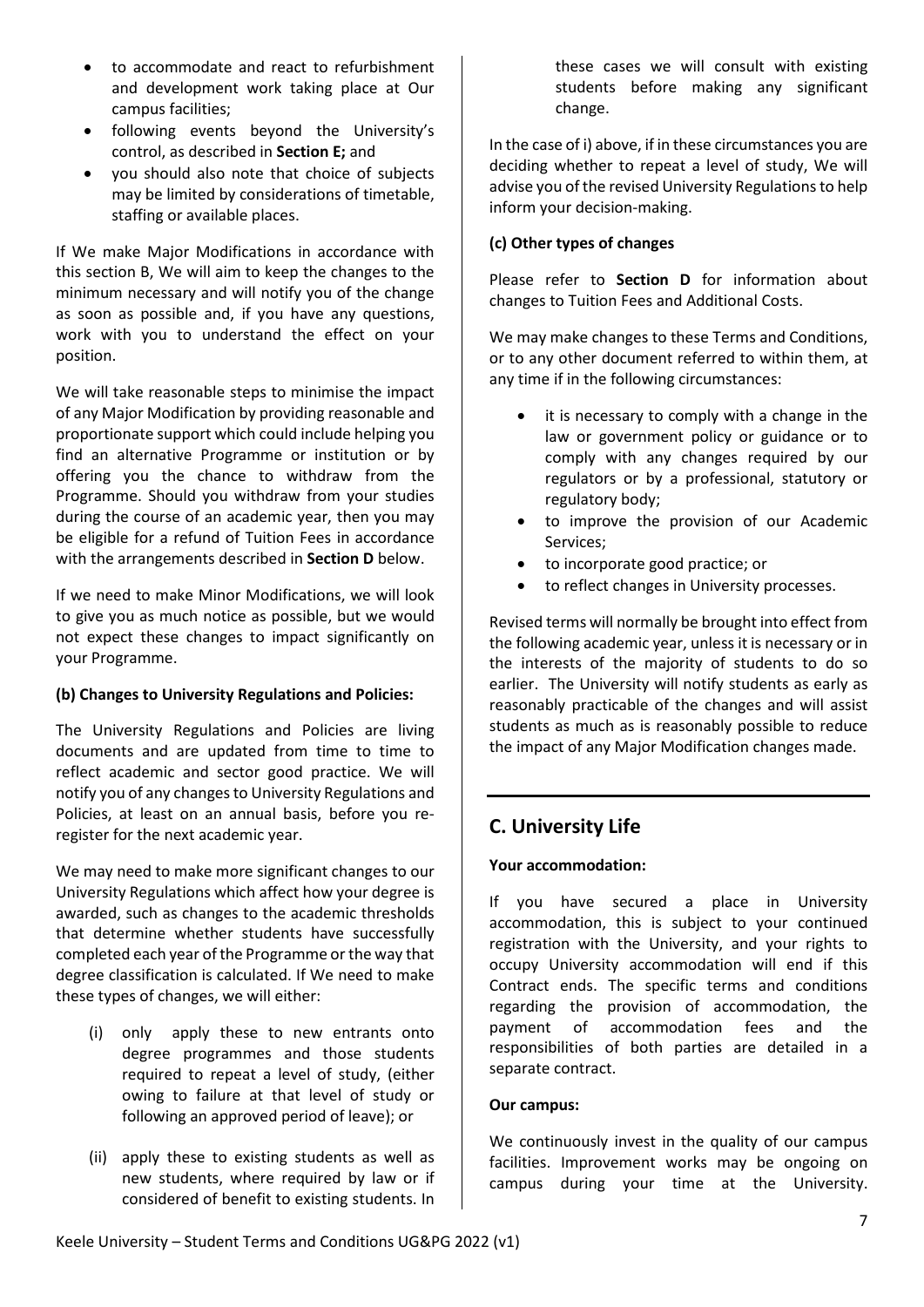Redevelopment and refurbishment may cause some disruption, though We will undertake to minimise this wherever possible. Where any such redevelopment and refurbishment work will impact directly on the Academic Services we will deal with any change needed in accordance with Section B.

#### **Car Parking:**

The University does not provide any guarantee of car parking as part of the Contract. Car parking is made available on a purely discretionary basis by the University and may be withdrawn at any time. Other Fees may apply to these services. Further information regarding student car parking can be found here: https://www.keele.ac.uk/connect/howtofindus/parki ng/studentparking/

# **Communication:**

To make sure you are kept up to date by Us from time to time, you will need to review your University email account regularly, and use it as your primary means of communication with Us. Email will be used, for example, to advise you of practical arrangements associated with your classes, as well as formal communications such as confirmation of your module results, progression outcome and final award. If We need to formally communicate with you in relation to these Terms and Conditions, We will use your University email address.

You are responsible for providing the University with up-to-date information including your home address and contact details. You will be required to use the online student portal, known as eVision, to amend your records**.** Prior to enrolling at the University, you will be provided with the required details to enable you to access the eVision system.

#### **Data Protection**

By entering into this Contract and registering at the University, you acknowledge that the University will hold and process your personal data, including some sensitive personal data (e.g. data relating to disability, ethnicity, health, criminal convictions, wellbeing and sexuality). The University will hold and process this data in accordance with its obligations as a Data Controller under data protection legislation and also in accordance with our Data Protection Policy in the Policy Zone: [www.keele.ac.uk/policyzone/az.](http://www.keele.ac.uk/policyzone/az/) Further information on how the University will process your personal data can be found in our Student Privacy Notice – Applicants & Registered, together with your connected rights: [https://www.keele.ac.uk/privacynotices/privacynotice](https://www.keele.ac.uk/privacynotices/privacynotices/) [s/.](https://www.keele.ac.uk/privacynotices/privacynotices/)

# **D. Financial Matters**

#### **Fees:**

By accepting Our Offer, you are agreeing to pay the Tuition Fees and the Additional Costs in connection with your Programme. You will be responsible for paying these fees when due as further described in this Section D.

Please note that if you have a third party or sponsor paying your Tuition Fees on your behalf, you will be responsible for paying the Tuition Fees due to Us if that third party fails to pay Us the Fees when due.

Information about Tuition Fees and Additional Costs is provided in the relevant Course Information Document (for undergraduate Programmes); or in the Offer Letter (for postgraduate Programmes).

#### **Fee increases:**

Tuition Fees are reviewed and revised on an annual basis, and We can make changes as described in this Section D.

Note: Fee increases outlined in these Terms and Conditions only apply to the Programme for which you maintain a continuous registration (i.e. 'in-course' fee increases). Any change of Programme will be treated as a new period of study and will be subject to the Terms and Conditions in place at the time of the Programme change.

#### *UK Undergraduate students*

The fees for these students are regulated by government. The University reserves the right to increase fees in response to changes in government policy and/or changes to the law. Such fee increases are normally calculated by reference to the published UK Retail Price Index excluding mortgages (RPIX). If permitted by such change in policy or law, We may increase your fees and/or other charges up to the maximum increase permitted by government policy or the law.

The University will aim to notify UK undergraduate students if We intend to increase your fees in writing by 30 April immediately preceding the academic year to which the fee increase will apply. However, if government policy decisions cause a delay in this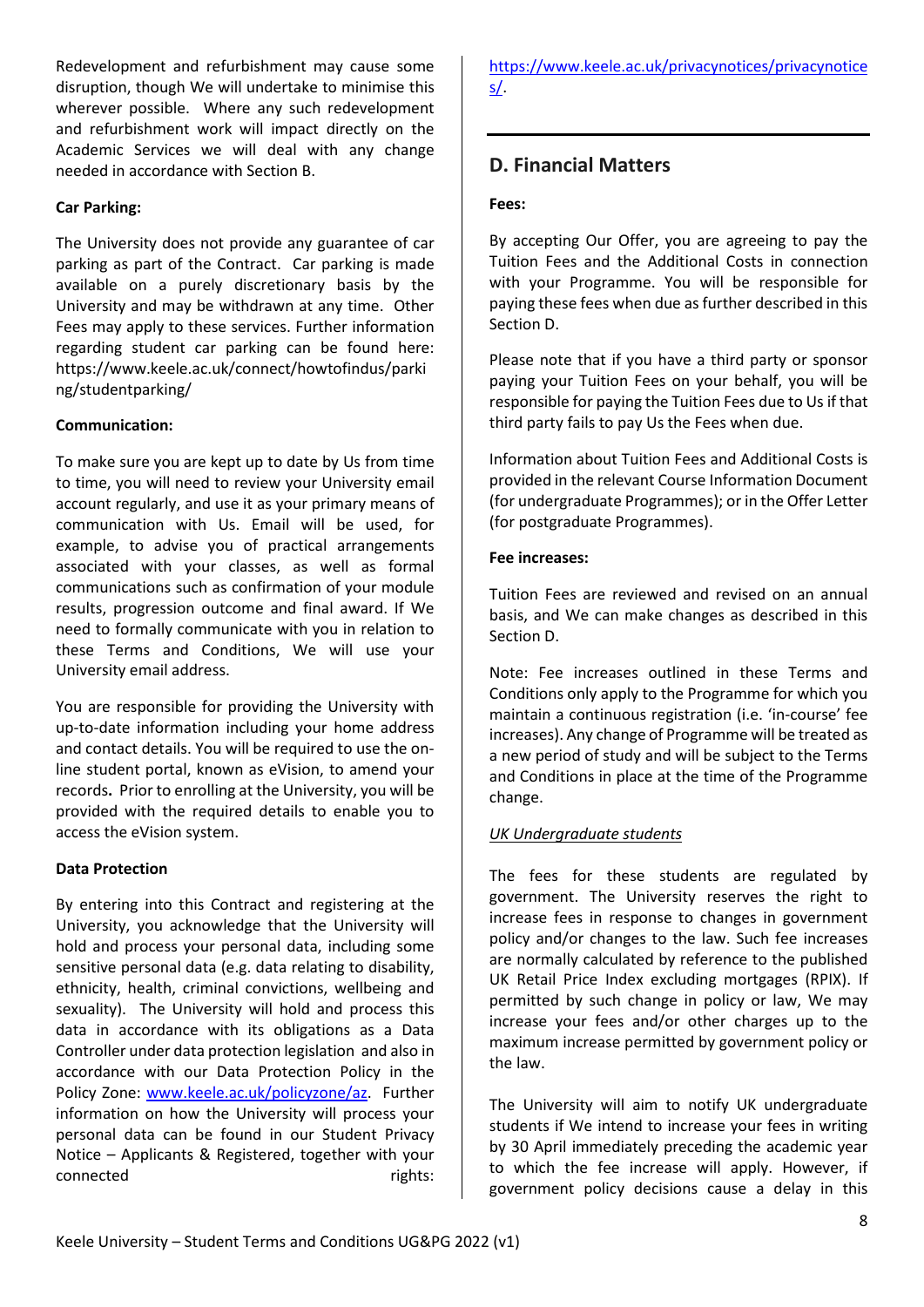notification date, We will aim to notify you as soon as possible after this date.

# *International students and UK Postgraduate students*

We reserve the right annually to increase your Tuition Fees.

The University will notify international students or UK postgraduate students in writing if We intend to increase your Tuition Fees by 30 April immediately preceding the academic year to which the fee increase will apply.

*If We decide to increase Tuition Fees for the academic year 2022/23, such increase in the Tuition Fees for the year shall not exceed a maximum of 5%. We will inform you of any increase in Tuitions Fees by 30 April 2022.*

# **Leave of absence:**

Students taking a break in studies approved and agreed by the University will maintain their registration status providing they communicate with the University according to stated timescales and provide the necessary documentation requested by the University to re-engage with their studies.

#### **Payment terms:**

# *All Undergraduate students and International Postgraduate students*

Unless notified to you otherwise, Tuition Fees are payable in a single payment in October of each academic year, or in two equal instalments in October and January of each academic year, unless you are eligible for a tuition fee loan that is paid directly to the University on your behalf by the Student Loan Company. Full details about how you can pay for your Tuition Fees are set out in our Offer.

# *All UK Postgraduate students*

Unless notified to you otherwise, Tuition Fees are payable in a single payment on commencement of your course, or in six equal instalments over the first six months of your course (providing your course is of at least six months in duration). Full details about how you can pay for your Tuition Fees are set out on the following page: [www.keele.ac.uk/finance/income.](http://www.keele.ac.uk/finance/income)

#### *University Scholarships*

Applicants will be notified in their Offer whether they are eligible for any University scholarships based on the information provided by you on application. The University reserves the right to withdraw a scholarship if it is later identified that the information does not meet Our validation requirements.

# **Tuition Fees do not include the following:**

- Additional Costs, which are those additional costs associated with your studies, which are mandatory, further details on which are included in the Course Information Document or Offer Letter as applicable; or
- Other Fees, which include (this is not an exhaustive list):
	- o printing and photocopying
	- o travel and car parking costs
	- o accommodation fees
	- o costs that you may agree to pay to the University or third party providers operating concessions or providing other services at the University, including, for example, leisure activities, clubs, sporting activities, shops
	- o expenses associated with graduation e.g. gown hire, refreshments, your travel expenses.

Costs associated with other optional services are not part of this Contract.

# **If you leave the University before completing your Programme:**

If you leave the University before completing your Programme, as a result either of your actions or of Ours, you may be eligible for a partial refund of Tuition Fees paid in that academic year. The terms of this refund are set out in the Charging and Payment of Student Fees Policy (see the Policy Zone [www.keele.ac.uk/policyzone/az\)](http://www.keele.ac.uk/policyzone/az/).

#### **Debts:**

In accordance with the University Regulations, We shall be entitled to withhold or delay the conferment of academic awards, withdraw facilities from, terminate the registration of or refuse to enrol or re-register persons who owe academic-related monies. Our response will always be proportionate to the level of debt you owe to the University, will take into account the specific circumstances of the non-payment and will only be taken where Our attempts to recover those debts using Our debt recovery processes have failed. We will always look to apply Our own processes before engaging with any third party debt recovery service.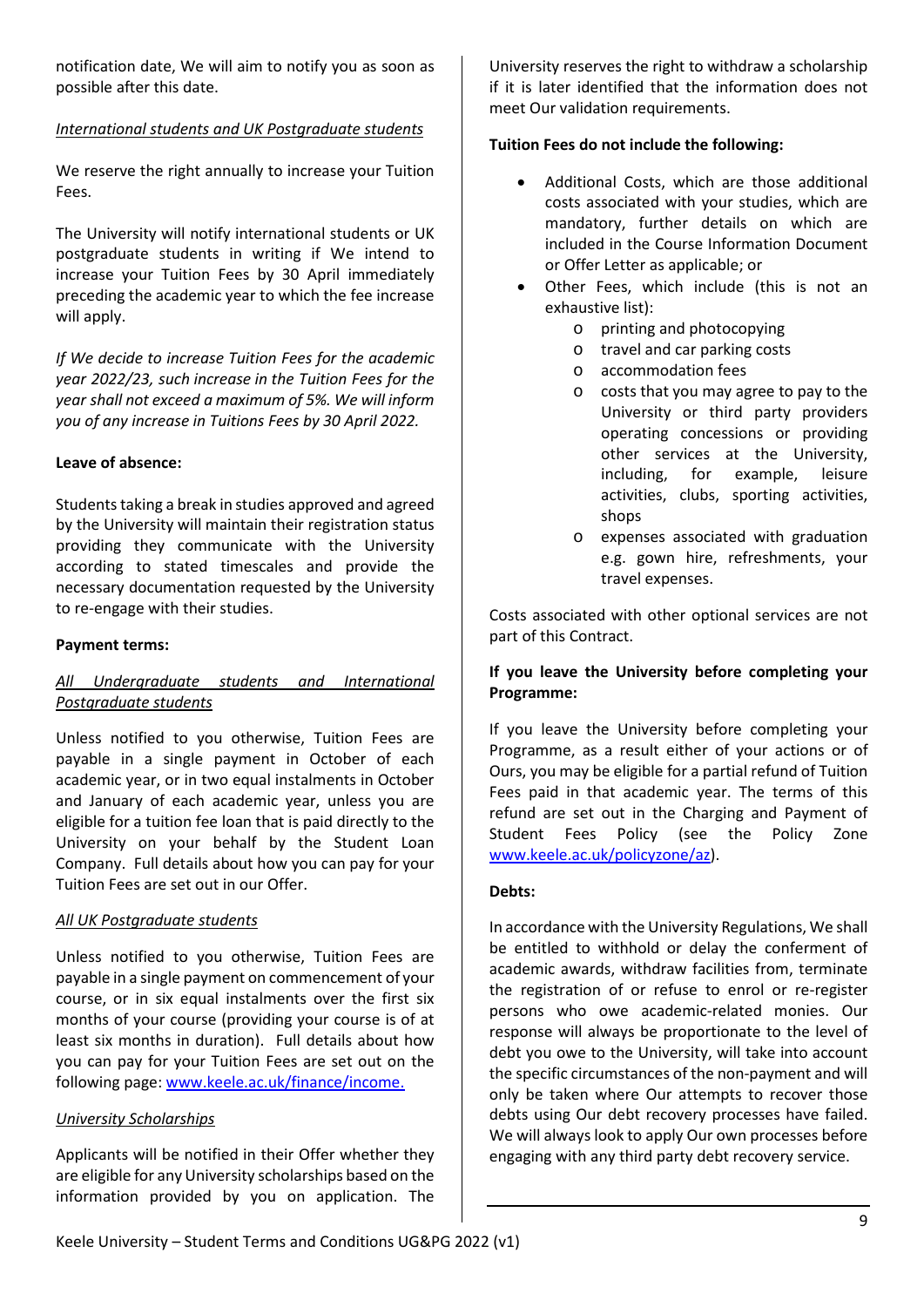# **E. Legal Provisions**

# **Liability:**

We will be liable to you for any loss or damage you suffer that is a foreseeable result of Our breach of this Contract or if We fail to carry out Our obligations under this Contract to a reasonable standard, but not to the extent that such failure is attributable to your own fault or the fault of a third party that is not within our control. We will not be liable for loss or damages which were not foreseeable. Losses are foreseeable if they were an obvious consequence of Our breach or if they were contemplated by you and Us at the time We entered into this Contract. Unless required otherwise by law, Our liability for all loss or damage suffered by you shall be limited to the Tuition Fees payable by you to the University whilst registered on your Programme.

We do not exclude or limit in any way Our liability for:

- death or personal injury caused by Our negligence or the negligence of Our employees, agents or subcontractors;
- fraud or fraudulent misrepresentation; or
- any other matter which We are not permitted to exclude or limit Our liability for by law.

Whilst the University takes reasonable care to ensure the safety and security of its students whilst on the University's campus and/or whilst using the University's services, the University cannot accept responsibility, and expressly excludes liability, for:

- any damage to your property (including to vehicles and bicycles parked on campus or at other parking locations as designated by Us and to personal equipment such as mobiles, tablets and laptops) unless caused by Our negligence. You are advised to insure your property against theft and other risks;
- work submitted for assessment that is not returned, unless otherwise expressly agreed at the time of submission;
- personal injury or death except in so far as it is caused by Our negligence; or
- loss of opportunity and loss of income or profit, however arising.

For the avoidance of doubt, the University shall not be held responsible for any injury to you (financial or otherwise), or for any damage to your property, caused by another student, or by any person who is not an employee or authorised representative of the University.

# **Events outside Our control:**

We will not be liable to you for events outside Our control which We could not have foreseen or prevented even if We had taken reasonable care. Events outside of Our control include but are not limited to:

- industrial action;
- over or under demand from students:
- staff illness:
- significant changes to Our funding or to government direction to higher education;
- severe or adverse weather including flooding;
- fire:
- terrorism;
- civil disorder;
- political unrest;
- war, whether declared or not;
- national or local government or other public authority restrictions; and
- pandemic, epidemic or concern with regard to the transmission of serious illness.

In such circumstances, We may change parts, or all, of your Programme or other Academic Services in accordance with section B above. If change(s) in accordance with section B are not possible or practicable, neither you nor the University will be liable to the other for breach of this contract nor for continued compliance with the contract including the provision of further tuition or services, payment of further fees, making refunds of fees paid or other loss or damage of any kind.

# **The Student Protection Plan**

The University's Student Protection Plan has been approved by the Office for Students. The plan outlines the measures in place to preserve continuation of study for students and covers what happens in the event of major changes to a Programme, a Programme closure, arrangements for programmes with other providers, arrangements for visa-sponsored students in the event the University loses its licence to sponsor students, insurances and estates risks, significant events affecting the University and closure of the University. The approved Student Protection Plan can be found here: [www.keele.ac.uk/student-agreement.](http://www.keele.ac.uk/student-agreement)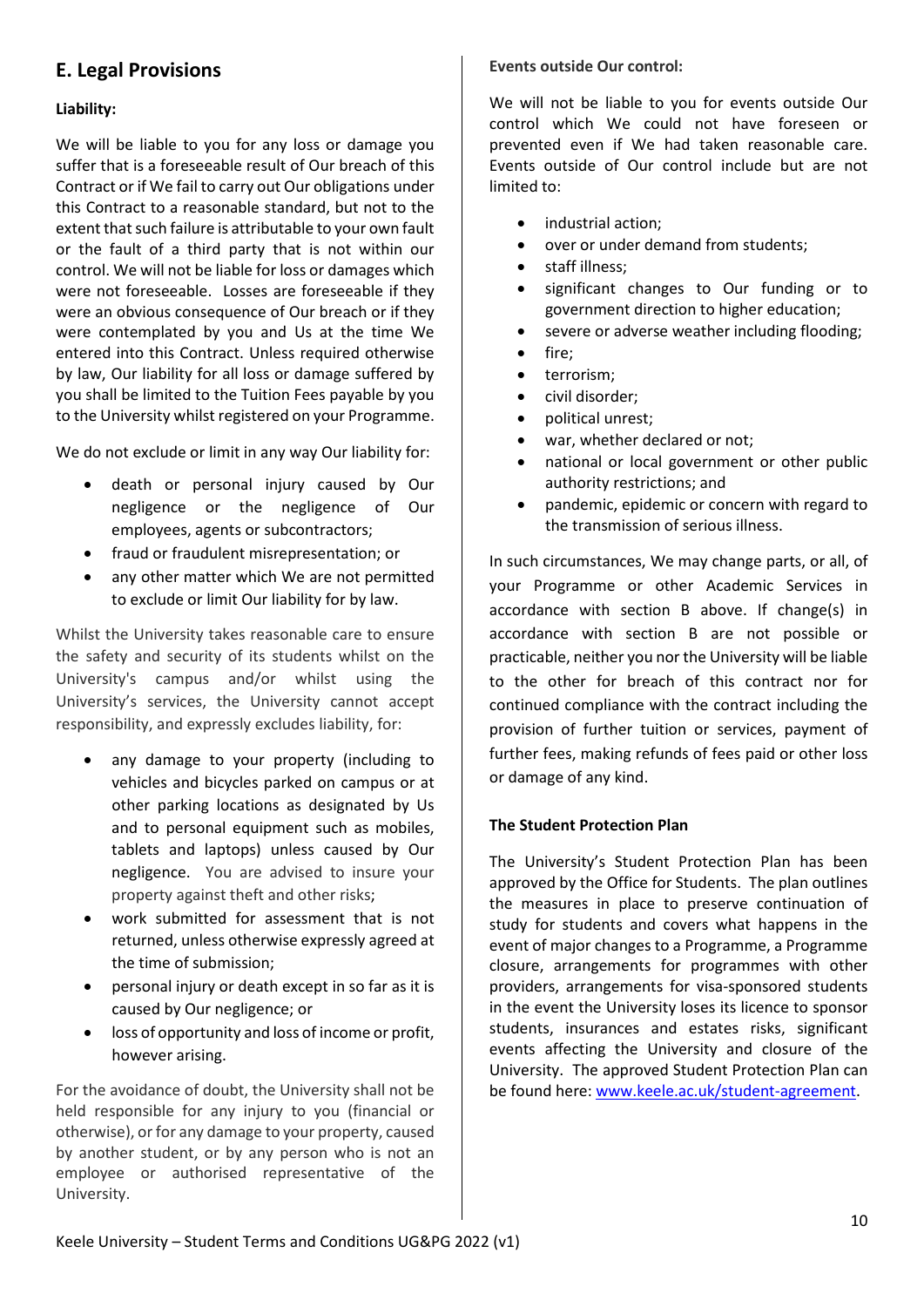# **Ending this Contract**:

# *Our rights to end this Contract*

We may end this Contract with immediate effect in writing and terminate your studies (or be entitled to refuse to register / re-register you on your Programme), in any of the circumstances listed below and/or included within Regulation B.8.

**Termination** of your studies means that you will no longer be registered as a student and you shall be required to stop studying on your Programme and leave the University immediately (but you may still be liable for Fees). Reasons for termination of your studies include:

- you do not meet (or continue to meet during your attendance on the Programme) any conditions for your Programme as set out in Our Offer;
- you provide Us with fraudulent information or information which is untrue, inaccurate, incomplete and/or misleading;
- if, in Our reasonable opinion, you have failed to supply Us with all the relevant information relating to your application including a failure to disclose a relevant criminal conviction in accordance with the 'Procedures for the consideration of all applications from applicants declaring a criminal conviction';
- if, in Our reasonable opinion, any qualification or status has been obtained by fraud;
- you do not register or re-register within prescribed timescales provided to you in advance;
- between accepting an offer and starting your Programme, there is a change of your circumstances which, in Our reasonable opinion, makes it inappropriate for you to study on your Programme;
- We become aware of information about you which We did not previously know and which, in Our reasonable opinion, makes it inappropriate for you to study on the Programme.
- following an assessment of any relevant criminal conviction disclosure made by you, in accordance with the 'Procedure for the consideration of all applications from applicants declaring a criminal conviction' We

may withdraw your Offer/end the Contract or put in place certain conditions as appropriate;

- as permitted by the University Regulations, including in accordance with Our disciplinary or fitness to practise or fitness to study procedures or by a decision of an examination board based on your academic performance;
- you fail to comply in a material way with any of your obligations set out in these Terms and Conditions or in the University Regulations;
- you are expelled from, refused admission or membership to, or fail to maintain any mandatory membership with any organisation with which you are required to attend or be a member of as part of your Programme;
- if you are convicted of an indictable offence in the UK or an equivalent offence in any other country;
- where your behaviour, in Our reasonable view, represents a significant risk to the health, safety or welfare of yourself or others;
- your continuing registration with the University puts Us in breach of any of Our legal obligations to comply with UK immigration or other requirements;
- you have, in Our reasonable view, failed persistently to pay your Tuition Fees and ignored formal reminders;
- you do not, in the case of being offered a repeat year, confirm your wish to repeat the year by the specified deadline.

If We end this Contract for one or more of the reasons listed above, this will not restrict Our ability to take any action against you that We have a right to take.

# *Your right to end this Contract*

You have the right to terminate this Contract as follows:

- where you disagree with a Major Modification We propose making as set out in Section B. The provisions of Section D will apply to any refund you may be due as a result of your wish to terminate in this way; or
- where We are in material breach of Our obligations to you (as described in Section A) and where We have failed to remedy that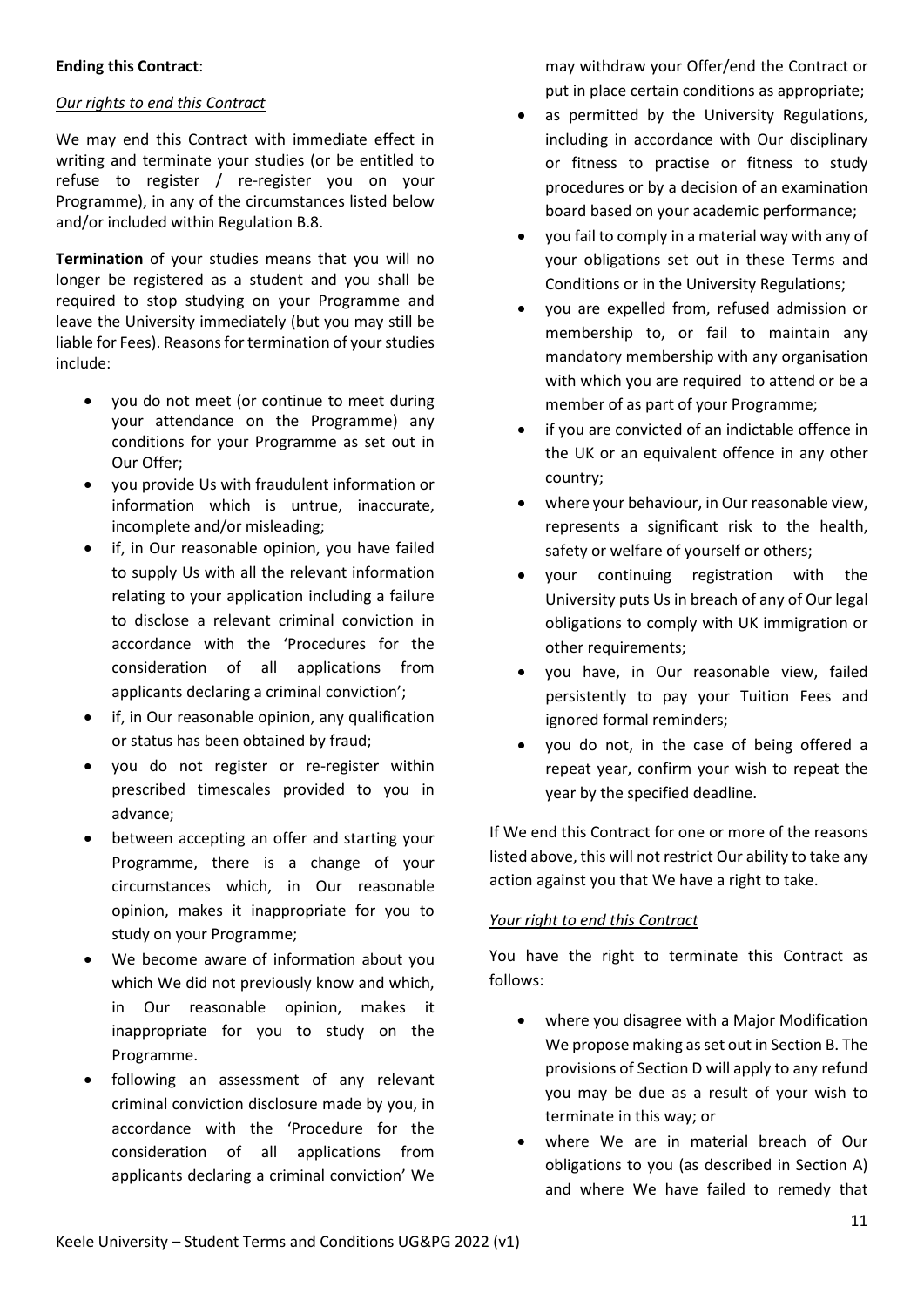breach after you have asked Us to do so. You may be entitled to a proportionate refund of any Tuition Fees and/or Additional Costs paid to Us in such circumstances, and you will have no further liability to Us for Tuition Fees from the date you terminate for reason of Our breach. If there is a breach of services which are covered by any Additional Costs then you may be entitled to a partial or full refund of those Additional Costs.

This Contract may be ended by you at any time if you wish to leave the University and these Terms and Conditions will cease to apply – subject to the full and final settlement of any outstanding Tuition Fees and Additional Costs.

If this Contract ends for any reason, this may result in a partial refund of Tuition Fees. Further details are provided in **Section D**.

# **Your legal right to cancel:**

After you have accepted the Offer (as detailed in Section A), you have a legal right to cancel the Contract by informing Us within 14 days (the "Cancellation Period").

If you wish to cancel the Contract within the Cancellation Period, you must notify Us by either sending to Us the cancellation form at Appendix 1 of these Terms and Conditions, or by making any other clear statement to Us stating your decision to cancel the Contract. You may also email Us at admissions@keele.ac.uk and entitle your e-mail "cancellation". Please provide Us with either your UCAS ID or your Keele ID number and your Programme details.

To meet the cancellation deadline, it is sufficient for you to send your communication before the Cancellation Period has expired. Unless you are due to start your course within the Cancellation Period, if you cancel the Contract within this period, We will refund you any Fees that you may have paid to Us as soon as possible, but in any event, no later than 14 days of you notifying Us of your wish to cancel the Contract. We will refund you any sums due using the same payment method that you used to pay the Tuition Fees.

We may start to provide you with your Programme before the end of the Cancellation Period if, for example, you are only applying to Us very soon before the Programme is due to start and we will treat your acceptance of the Offer in these circumstances as your express agreement to the Programme starting within the Cancellation Period If you have started your Programme before the end of your Cancellation Period this will not prevent you from cancelling the Contract during that Cancellation Period. However, if you decide to cancel the Contract once We have started to provide these Services to you, then We will be entitled to deduct from any refund a fair amount to reflect the benefit of the Programme you will actually have received until you notified Us of your wish to cancel.

Further details about how you can cancel your Contract within this 14 day cancellation period are set out in the Offer.

# **General legal provisions:**

These Terms and Conditions, the University Regulations and Policies, the Course Information and the Offer are intended to be mutually explanatory. In the event of a discrepancy, then the order of precedence shall be (1) these Terms and Conditions; (2) the University Regulations and Policies; (3) the Course Information; (4) the Offer.

This Contract is personal to you. You cannot transfer it to a third party. A person who is not a party to this contract (including, without limitation, any third party responsible in whole or in part for payment of your Tuition Fees) shall not have any rights under or in connection with it.

Each of the paragraphs of these Terms and Conditions operates separately. If any court or relevant authority decides that any of them are unlawful, the remaining paragraphs will remain in full force and effect.

If We fail to insist that you perform any of your obligations under this Contract, or if We do not enforce Our rights against you, or if We delay in doing so, that will not mean that We have waived Our rights against you and will not mean that you do not have to comply with those obligations.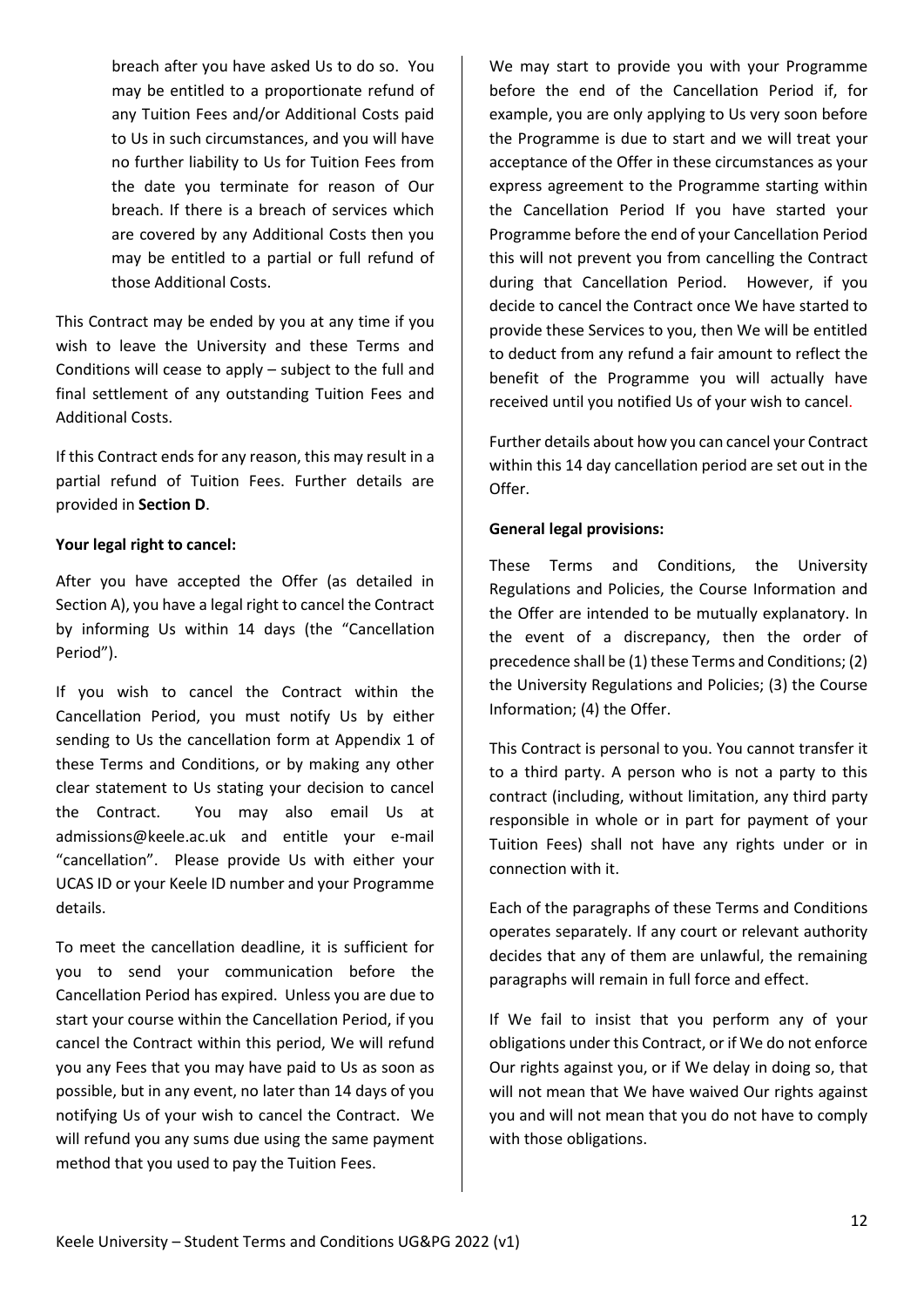We may transfer Our rights and obligations under this Contract to another organisation, and We will always notify you in writing if this happens, but this will not affect your rights or our obligations under this Contract.

#### **Law and Jurisdiction:**

This Contract shall be governed by the law of England and Wales. You and We both agree to submit to the non-exclusive jurisdiction of the courts of England and Wales. However, if you are a resident of Northern Ireland you may also bring proceedings in Northern Ireland, and if you are a resident of Scotland, you may also bring proceedings in Scotland.